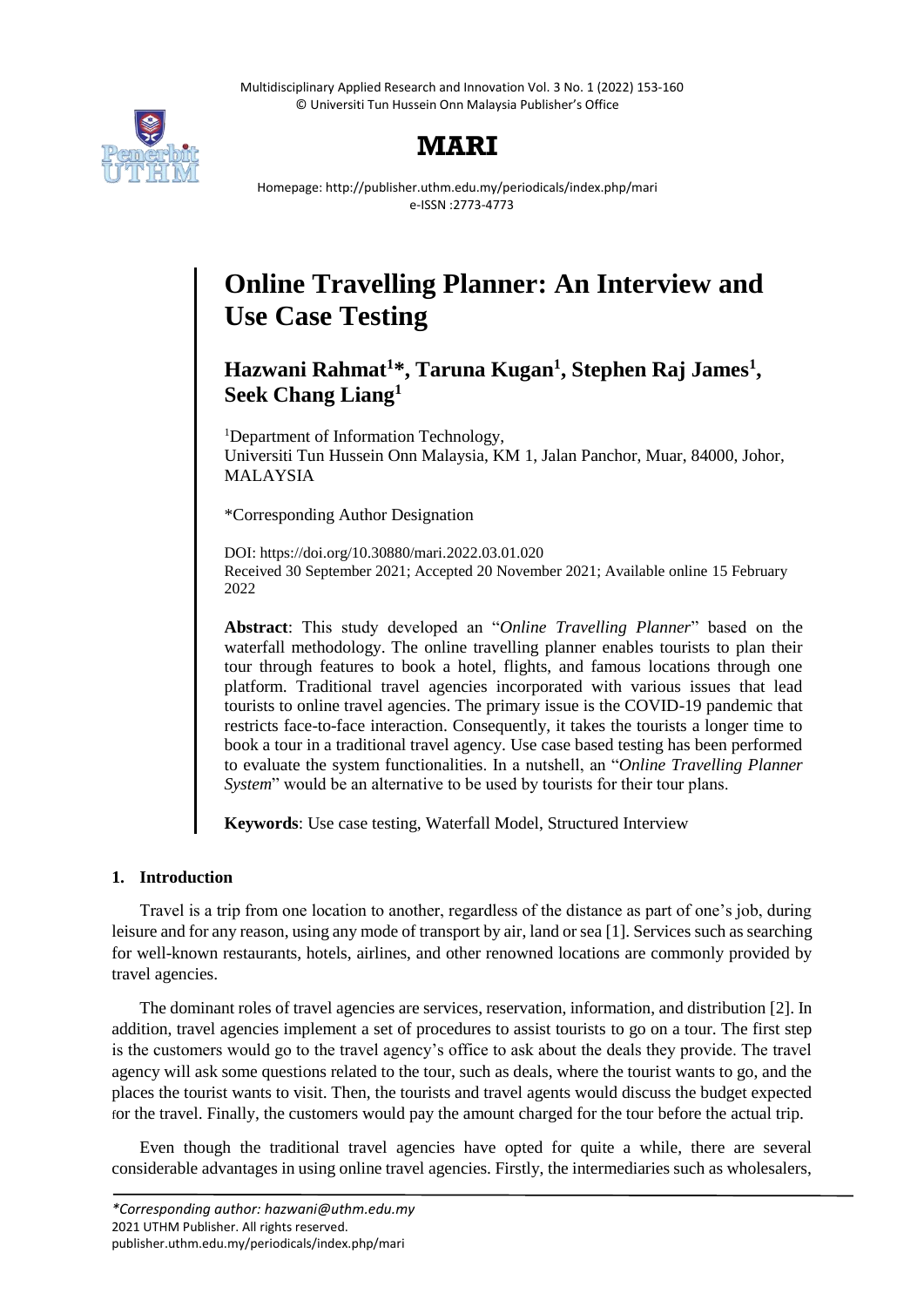the supplier takes up additional commission than needed [3]. Second, the trust issue between tourists and travel agencies exists because the travel agent sells different prices for different customers. The lack of customer reviews and Google Maps in traditional travel agencies makes online travel agencies more preferred than traditional travel agencies. Moreover, during the COVID-19 pandemic, which restricts face-to-face discussion, the online travel agency is the best choice for tourists.

Some well-known online travel agencies such as Traveloka, Pegipegi, and Agoda are reviewed as a reference before developing the online travel planner.

| <b>Comparison Criteria</b>   | <b>Traveloka</b> | Pegipegi       | Agoda          |
|------------------------------|------------------|----------------|----------------|
| Ability to book all services | Yes              | Yes            | Yes            |
| Sorting search result        | Yes              | Yes            | Yes            |
| Hotel                        | Yes              | Yes            | Yes            |
| <b>Famous Location</b>       | No               | N <sub>0</sub> | N <sub>o</sub> |
| Rating                       | Yes              | Yes            | Yes            |
| <b>Customer Reviews</b>      | Yes              | Yes            | Yes            |
| <b>Favourite Icon</b>        | Yes              | N <sub>0</sub> | Yes            |
| Flight                       | Yes              | Yes            | Yes            |
| Google Map                   | Yes              | Yes            | Yes            |

**Table 1 : Comparison between existing systems**

Traveloka is designed to provide the ability to book all services at a time, such as hotels and flight booking. Tourists may use Traveloka's sorting feature to sort returned search results only based on what the users filtered. Tourists would be able to search for hotels and flights using the search bar. As a result, tourists may pick the most suitable and convenient facility based on the price and provided facilities. In addition, the Traveloka website has some crucial features such as rating, customer reviews, and favourite icon. Traveloka also provides a customer reviews section where a customer can review the experience in the hotel. These features become handy for the tourists to select the best hotels, flights, and famous locations. Tourists can also visualise where the locations are using Google Map in Traveloka. Unfortunately, the Traveloka website does not display the famous location in a specific country or city.

The Pegipegi website provides the ability to book services such as hotels, flights, and famous locations with the sorting functionality to search results based on rating, prices and facilities provided. Tourists can easily pick a nice, pleasant hotel and a flight for a journey by viewing the details listed out on the Pegipegi website. However, the Pegipegi website did not show well-known locations or offer a favourite icon feature. Thus, tourists might not be able to found the famous location that can be visited during the travel, and tourists could not bookmark a hotel or other services. Additionally, the Pegipegi system offers a rating, customer reviews and google map features.

Agoda provides hotel and flight features to tourists. Tourists can check out the hotel and flight information for reservation. Tourists can book flights and hotels in Agoda to sort out the result based on specific criteria such as budget and quality. Agoda provides a Google map feature for the user to better view the travel location. Agoda also has rating, customer reviews and favourite icon functionality. The tourists would also benefit from using these functionalities and find a suitable service to have a fantastic journey. Tourists could save a specific search result using the favourite icon feature. However, Agoda did not include famous locations on the website.

In this study, a system called an "*Online Travel Planner*" is developed primarily to solve the issues faced by tourists with the travel agency, especially during the pandemic season. This system provides an integrated service consisting of a best-fit hotel, low budget flight, famous locations and assign a travel agent to the tourists. Therefore, the tourists could manage the tour entirely through the use of this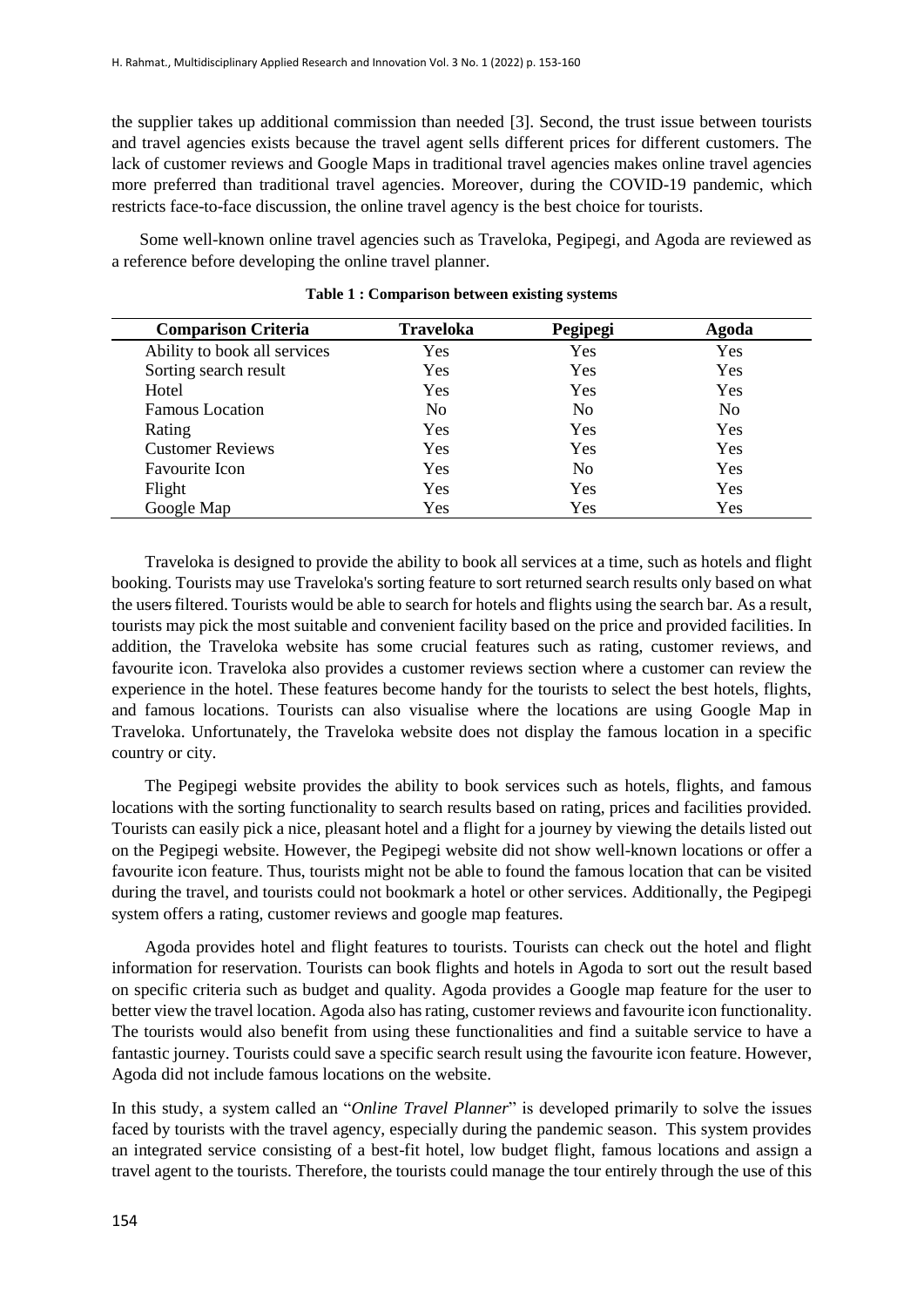online travel agency. The system can be utilised by the travel agency, travel agents as well as actual tourists. The process of consulting the "*Online Travel Planner*" is similar to the process implemented in the traditional travel agency. The following section will discuss the materials and methods used in this study.

#### **2. Materials and Methods**

This study adopts the Waterfall methodology in implementing the "*Online Travel Planner System*". The waterfall method is a systemic and sequential implementation paradigm for information systems [4].



**Figure 1 : Waterfall method**

A waterfall model consist of four phases namely requirement analysis, detail and design detail, coding and implementation, and integration and testing [5]. The first phase is carried out to collect the requirements from the tourists who will be using the "*Online Travelling Planner*". A structured interview has been performed where the interviewees are asked pre-determined questions [6] to collect the functional and non-functional requirements for the system. The interviewees are the students of the Center for Diploma Studies (CeDS) at University Tun Hussein Onn (UTHM). The meeting is conducted via Google Meet for seven hours. Beforehand, a Google meet link is provided to the participants through a personal WhatsApp group. Firstly, 36 students from Department of Information Technology have been selected randomly. Six of them were not able to participate in the interview, thus the interview is conducted with only 30 of the students. Then, they are divided into three groups, with each group has ten students. Each group is administered by the three of the authors as the interviewer. The interviewer will ask the interviewees a set of pre-determined questions while the interview is recorded using "Apowersoft" screen recorder application to document and analyse the elicited requirements. Subsequently, the interview feedback is documented in Microsoft Word and analysed using Statistical Package for the Social Sciences (SPSS) software version 26.0 to analyse the interview feedback. **Table 2** lists the interview scripts.

#### **Table 2 : Interview Scripts**

| No. | <b>Questions</b>                                                                  |
|-----|-----------------------------------------------------------------------------------|
|     | Do you have any travel experience before this?                                    |
| 2.  | Do you travel in groups or individual?                                            |
| 3.  | Do you deal a tour with a travel agency before this? If Yes, what is the process? |
| 4.  | How do you plan your travel itinerary?                                            |
| 5.  | What is your consideration in choosing the popular places?                        |
| 6.  | What problems do you face with the travel agencies nowadays?                      |
| 7.  | Why these problems are considered as problems based on your opinion?              |
| 8.  | How do you solve this problem?                                                    |
|     |                                                                                   |

9. What functionality do you think is needed in an Online Travelling Planner/Dealer System to enhance the user experience?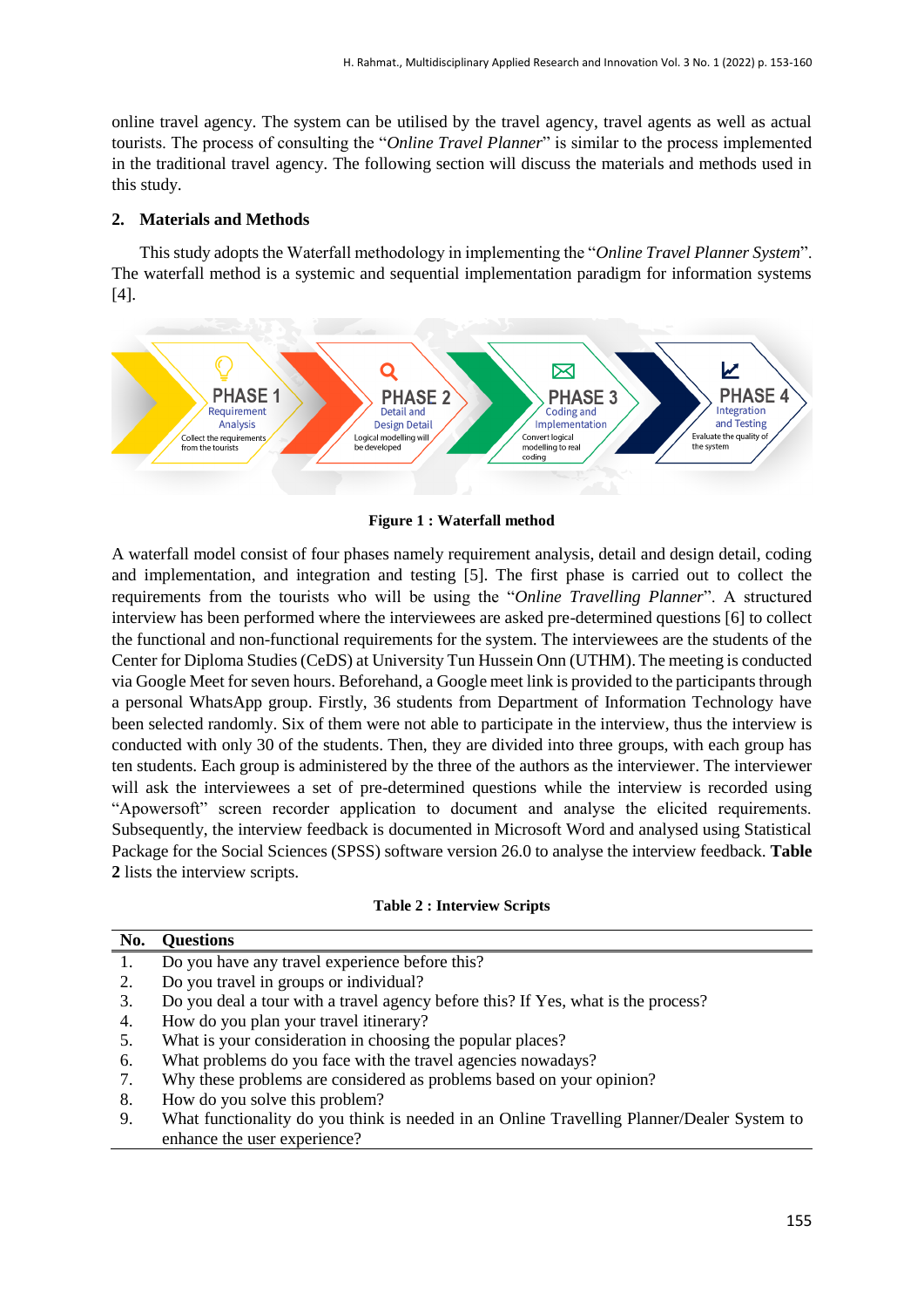The second phase describes the preparation and the problem-solving process [7]. The design phase plays an essential role in apparel, algorithm design, architecture, engineering projects, conceptual database schema, graphical user interface, product development, and art [8]. In this phase, the flowcharts, diagrams such as Data Flow Diagram, Entity Relationship Diagram, and, Flowcharts are generated.

In the third phase, the diagrams from the design phase are converted to accurate coding using HTML, CSS, PHP, and JavaScript programming. The requirements elicited from the interview is utilised to develop the "*Online Travelling Planner*". **Figure 2** shows the developed plan travel features on the tourist page. The user can search for a place or destination by listing the required information such as current location, destination, departure date, return date and type of travellers.

| voyage<br><b>W</b> Home | <b>B</b> Book Tours<br>Contact Us                                                 | Create an Account<br>Login                                                                                                                                                                                                           |
|-------------------------|-----------------------------------------------------------------------------------|--------------------------------------------------------------------------------------------------------------------------------------------------------------------------------------------------------------------------------------|
|                         | Search for the Right Place                                                        |                                                                                                                                                                                                                                      |
|                         | From<br>Destination                                                               |                                                                                                                                                                                                                                      |
|                         | Departure Date<br><b>Return Date</b><br>$\Box$<br>dd-----yyyy<br>dd-----yyyy<br>n | <b>THURSDAY</b>                                                                                                                                                                                                                      |
|                         | <b>Travellers</b><br>Individual Group                                             | <b>Contact Contact Contact Contact Contact Contact Contact Contact Contact Contact Contact Contact Contact Contact Contact Contact Contact Contact Contact Contact Contact Contact Contact Contact Contact Contact Contact Conta</b> |
|                         | <b>Plan Travel</b>                                                                |                                                                                                                                                                                                                                      |
| 24                      |                                                                                   | ^<br><b>Activate Windows</b><br>City for Continuous for publicate                                                                                                                                                                    |

**Figure 2 : Search input field**

**Figure 3** resulted from user search of **Figure 2**. The filter section on this page allows the user to sort out the displayed information based on their preferences, such as price, facilities available, ratings, and meal plans.



**Figure 3 : Filter Section**

The fourth phase is where the testing of the system takes place to evaluate the quality of the system. After the "*Online Travelling Planner*" has been developed, use case testing was performed to evaluate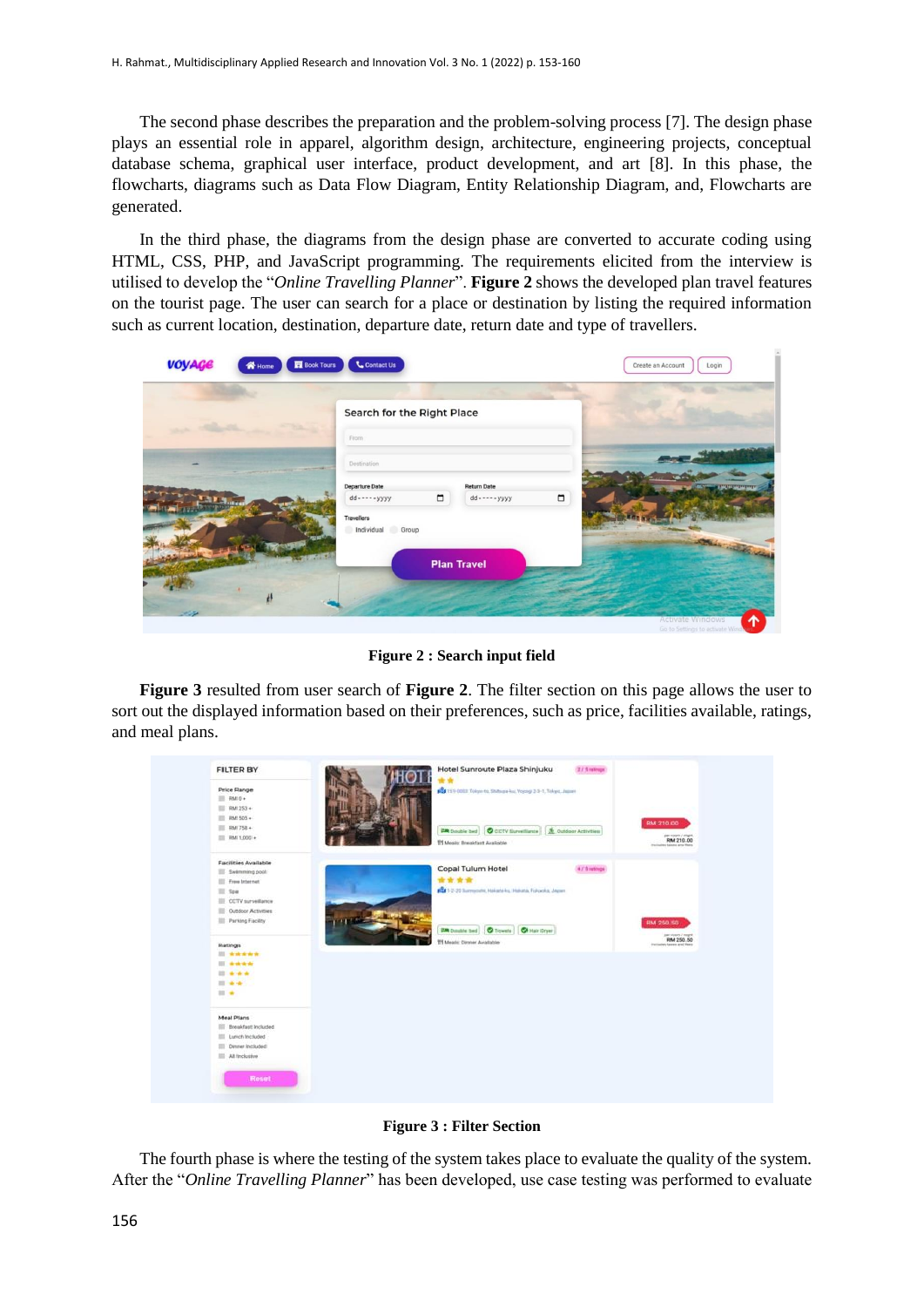the system. The use case testing is also known as subfunction use cases [9], [10]. The template for the use case testing is adopted from IEEE Standard for Software Test Documentation [9]. The template includes details required on the project name, test case specification ID, a test designed by field, test designed date field, test title, test description, pre-condition, steps, and expected results before the testing is executed. During the testing phase, the test executed by field, test execution date, test data, actual result, and status are filled.

|                                                                                                                                                                              | Project Name: Online Travelling Planner                                                              |                                                                                            |                                                |                                              |                                   |                    |              |
|------------------------------------------------------------------------------------------------------------------------------------------------------------------------------|------------------------------------------------------------------------------------------------------|--------------------------------------------------------------------------------------------|------------------------------------------------|----------------------------------------------|-----------------------------------|--------------------|--------------|
| <b>Test Case</b>                                                                                                                                                             |                                                                                                      |                                                                                            |                                                |                                              |                                   |                    |              |
| Test Case Specification ID: ID 3                                                                                                                                             |                                                                                                      |                                                                                            | Test Designed by: Taruna Kugan                 |                                              | Test Executed by: Taruna          |                    |              |
|                                                                                                                                                                              | Test Priority (Low/Medium/High): High                                                                |                                                                                            | Test Designed date: 18 June 2021               |                                              | Test Execution date: 18 June 2021 |                    |              |
|                                                                                                                                                                              | Test Title: User Login.                                                                              |                                                                                            |                                                |                                              |                                   |                    |              |
|                                                                                                                                                                              | Description: Test whether the pop-up form is working or not. Test whether the user is able to login. |                                                                                            |                                                |                                              |                                   |                    |              |
| Pre-conditions: The pop-up window for creating an account must pop-up. The user must enter valid values for their name, email, password, and, phone number.<br>Dependencies: |                                                                                                      |                                                                                            |                                                |                                              |                                   |                    |              |
| Step                                                                                                                                                                         | <b>Text Steps</b>                                                                                    | <b>Test Data</b>                                                                           | <b>Expected Results</b>                        | <b>Actual Result</b>                         |                                   | Status (Pass/Fail) | <b>Notes</b> |
| 1.                                                                                                                                                                           | Click "Create An Account"<br>button on the navigation pane.                                          | <taruna></taruna>                                                                          | The pop-up window<br>popped up.                | The pop-up window popped up.                 |                                   | Pass               |              |
| 2.                                                                                                                                                                           | Provide valid name                                                                                   | <tarunakugan1851@< td=""><td></td><td></td><td></td><td></td><td></td></tarunakugan1851@<> |                                                |                                              |                                   |                    |              |
|                                                                                                                                                                              |                                                                                                      | gmail.com>                                                                                 |                                                |                                              |                                   |                    |              |
| 3.                                                                                                                                                                           | Provide valid email.                                                                                 | $<$ taruna1851>                                                                            |                                                |                                              |                                   |                    |              |
| 4.                                                                                                                                                                           | Provide valid password.                                                                              | $<$ 01122130230 $>$                                                                        |                                                |                                              |                                   |                    |              |
| 5.                                                                                                                                                                           | Provide valid phone number.                                                                          |                                                                                            |                                                |                                              |                                   |                    |              |
| 6.                                                                                                                                                                           | Click "Submit" button                                                                                | <taruna></taruna>                                                                          | Navigate to home page<br>with success message. | Navigate to home page with error<br>message. |                                   | Pass               |              |

**Figure 4 : Use case to test user login**

There are a total of 14 use cases that test 14 different functions of the system. The results of the use case testing are 100% passed, and the failed test cases are 0%.

**Table 3 : Tested functions with use cases**

| Test ID.        | <b>Functions</b>                                                | <b>Test Result</b> |
|-----------------|-----------------------------------------------------------------|--------------------|
| $ID_1$          | Navigation buttons in the system.                               | Pass               |
| $ID_2$          | Creating an account for the tourists.                           | Pass               |
| $ID_3$          | User login.                                                     | Pass               |
| $ID_4$          | Tourist searching for a hotel.                                  | Pass               |
| $ID_5$          | Filter section to filter the results based on user preferences. | Pass               |
| $ID_6$          | Google Maps for a specific hotel.                               | Pass               |
| $ID_7$          | Writing reviews for hotels.                                     | Pass               |
| $ID_8$          | Admin search for a specific hotel.                              | Pass               |
| ID <sub>9</sub> | Admin adding a new hotel.                                       | Pass               |
| $ID_10$         | Admin editing the existing hotel's information.                 | Pass               |
| $ID_11$         | Admin deleting a specific hotel's information.                  | Pass               |
| $ID_12$         | Travel agent searching for a specific tourist's information.    | Pass               |
| $ID_13$         | Travel agent editing their personal information.                | Pass               |
| $ID_14$         | Admin verification before logging in to the account.            | Pass               |

**Table 3** lists the tested functions of the system. Fourteen different functions have been tested. The result indicates that all of the functionalities of the system has been implemented without any issues.

### **3. Results and Discussion**

This section presents the results and discussion for the interview, use case testing, and the developed system.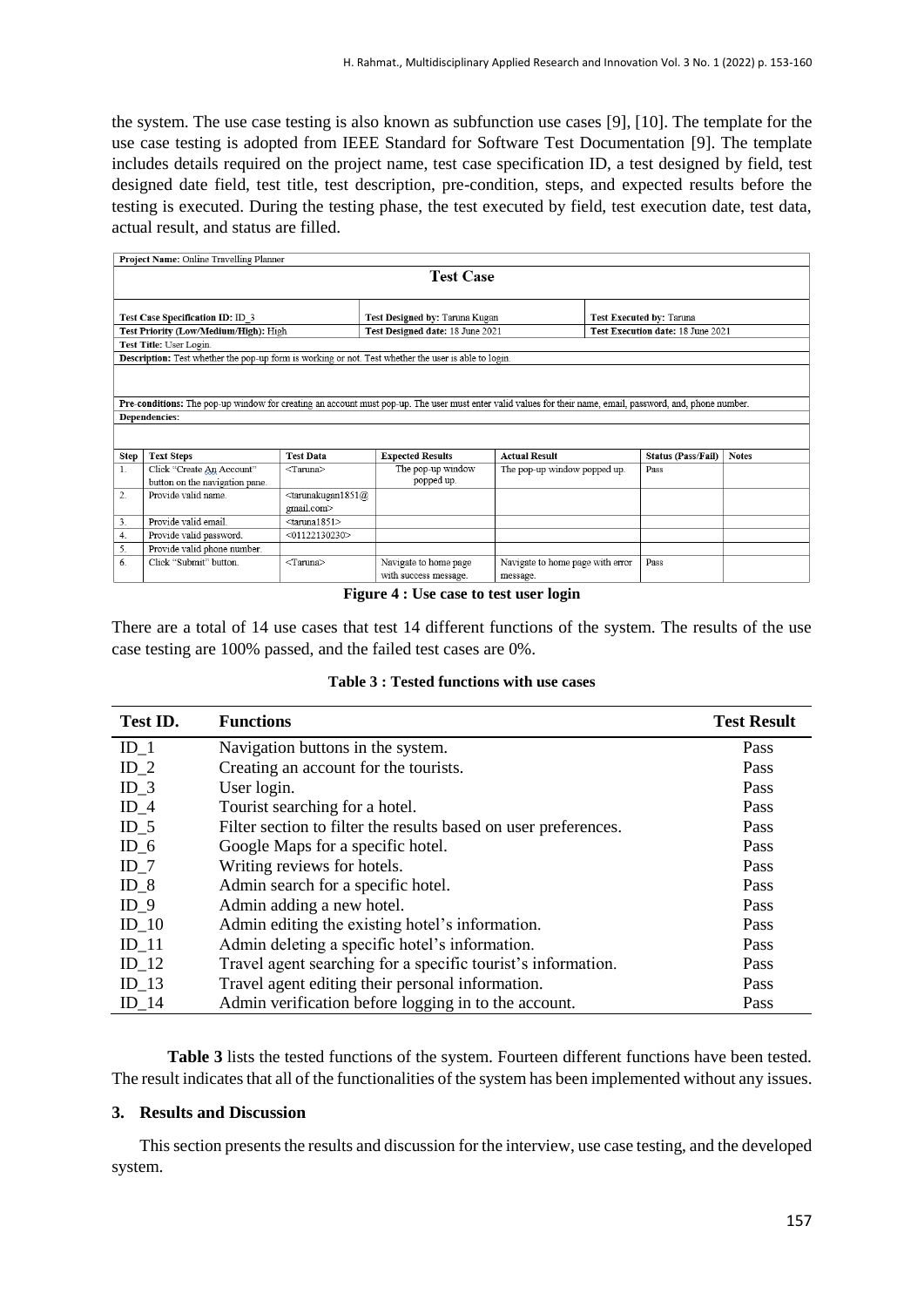#### 3.1 Results

30 Diploma students from University Tun Hussein Onn Malaysia (UTHM) has been invited to participate in an online interview. The primary purpose of the interview is to obtain system requirements from user to develop an "Online Travelling Planner", identify the problems in the traditional travel agency, and obtain suggestions or solutions to overcome them for implementation in the developed system.

**Figure 5** shows the number of students interviewed that have travelled overseas, local, and both. More than 70% of the interviewee have experiences in travelling locally.



**Figure 5 : Types of travel experience**

**Figure 6** shows what is the consideration of tourists when going to tour places. A total of 19 interviewees has chosen the famous locations as a consideration in choosing the popular places. The interviewees defined famous location by a place history and culture, scenery, season, and attraction. The result indicates that famous location received the most excellent attention from the user as 63% as the top consideration in identifying popular places.



**Figure 6 : Consideration in choosing the popular places**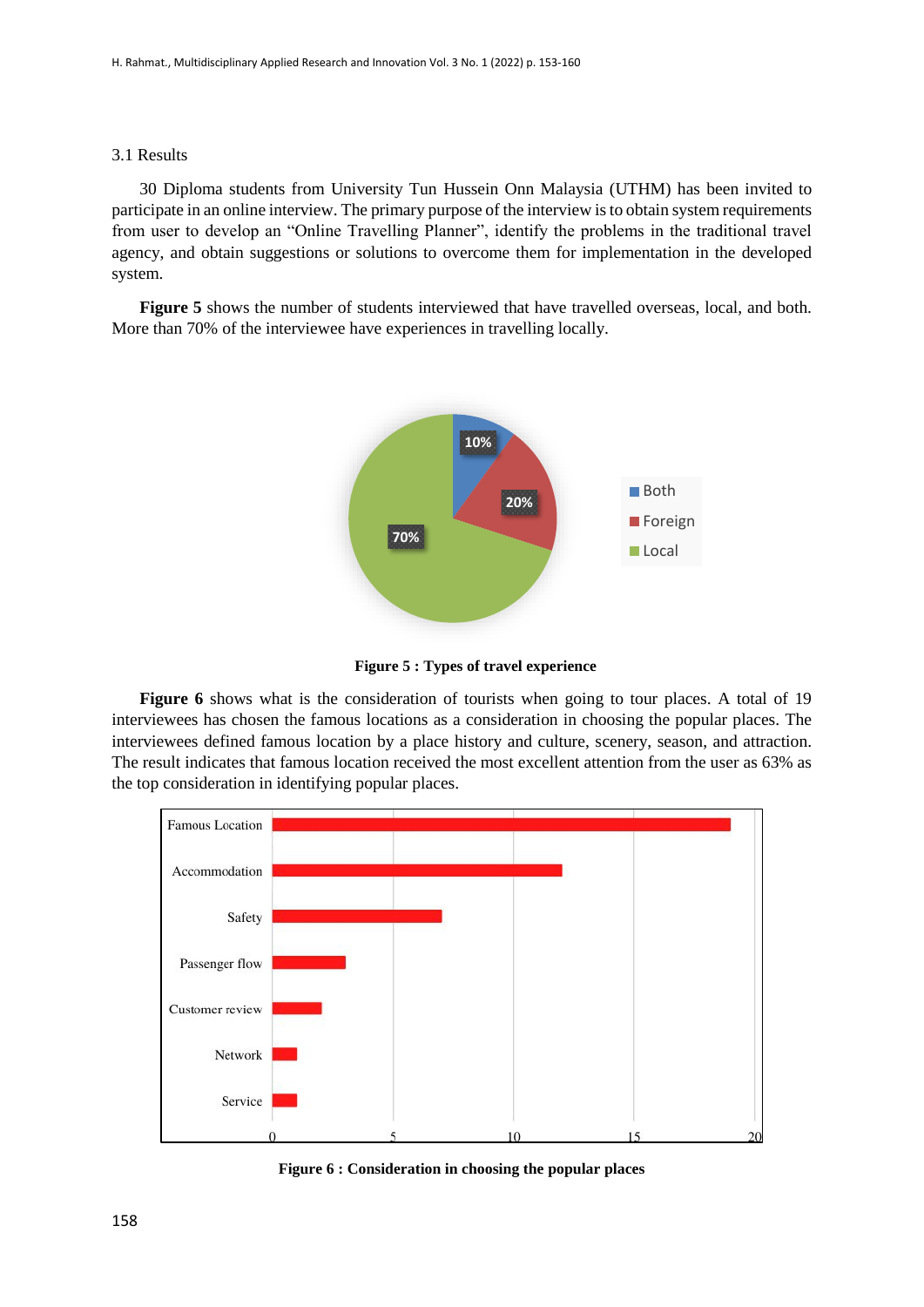**Figure 7** shows the issues faced by tourists when dealing with travel agencies. The undetailed information category is the problems most interviewees face, which are approximately 17% of them. Undetailed information is where the travel agency does not provide detailed information to the tourists on the tentative of the travel.



**Figure 7 : Problems faced when dealing with travel agencies**

**Figure 8** shows the functionality required in an online travel agency. Fifteen interviewees requested Google Maps functionality in an "Online Travelling Planner" to enhance the user experience. Google Maps functionality allow the tourists to get to know where they will be visiting by road.



**Figure 8 : Required functionality in an online system**

## 3.2 Discussions

The interview from the 30 students assisted in developing this system as they have travel experience. They were asked about their consideration when choosing popular places, problems in traditional travel agencies, and suggestions of functionality needed in an "*Online Travelling Planner*".